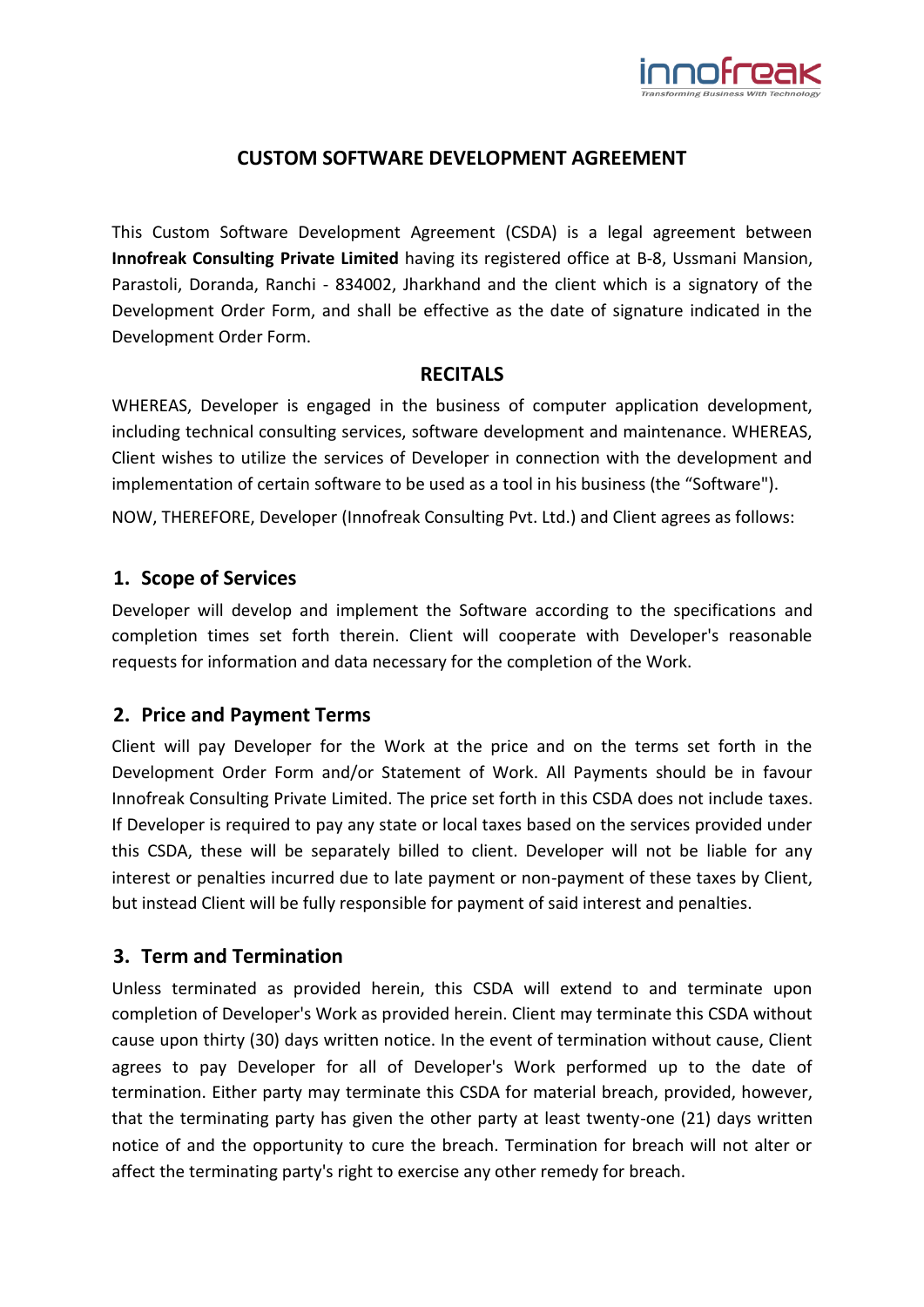

# **4. Ownership of Intellectual Property**

Developer will retain ownership of all proprietary rights to the Software developed pursuant to this CSDA, including certain rights, if any, that Developer has pursuant to a license from another party. Upon full payment of the fees set forth in this CSDA, Developer will grant to Client a license to install and use the Software in its own business in accordance with Exhibit A (Software License Agreement).

# **5. Confidential Information**

- **A.** All information relating to Client that is known to be confidential or proprietary, or which is clearly marked as such, will be held in confidence by Developer and will not be disclosed or used by Developer except to the extent that such disclosure or use is reasonably necessary to the performance of Developer's Work.
- **B.** All information relating to Developer that is known to be confidential or proprietary, or which is clearly marked as such, will be held in confidence by Client and will not be disclosed or used by Client except to the extent that such disclosure or use is reasonably necessary to the performance of Client's duties and obligations under this CSDA.
- **C.** These obligations of confidentiality will extend for a period of three (3) years after the termination of this CSDA, but will not apply with respect to information that is independently developed by the parties, lawfully becomes a part of the public domain, or of which the parties gained knowledge or possession free of any confidentiality obligation.

#### **1. Warranty and Disclaimer**

Developer warrants the Work will be performed in a workmanlike manner, and in conformity with generally prevailing industry standards. Client must report any material deficiencies in Developer's Work to Developer in writing within sixty (60) days of Client's receipt of the Work. Client's exclusive remedy for the breach of the above warranty will be the re- performance of Developer's Work within a commercially reasonable time. THIS WARRANTY IS EXCLUSIVE AND IS IN LIEU OF ALL OTHER WARRANTIES, WHETHER EXPRESS OR IMPLIED, INCLUDING ANY WARRANTIES OF MERCHANTABILITY OR FITNESS FOR A PARTICULAR PURPOSE AND ANY ORAL OR WRITTEN REPRESENTATIONS, PROPOSALS OR STATEMENTS MADE ON OR PRIOR TO THE EFFECTIVE DATE OF THIS CSDA. DEVELOPER EXPRESSLY DISCLAIMS ALL OTHER WARRANTIES.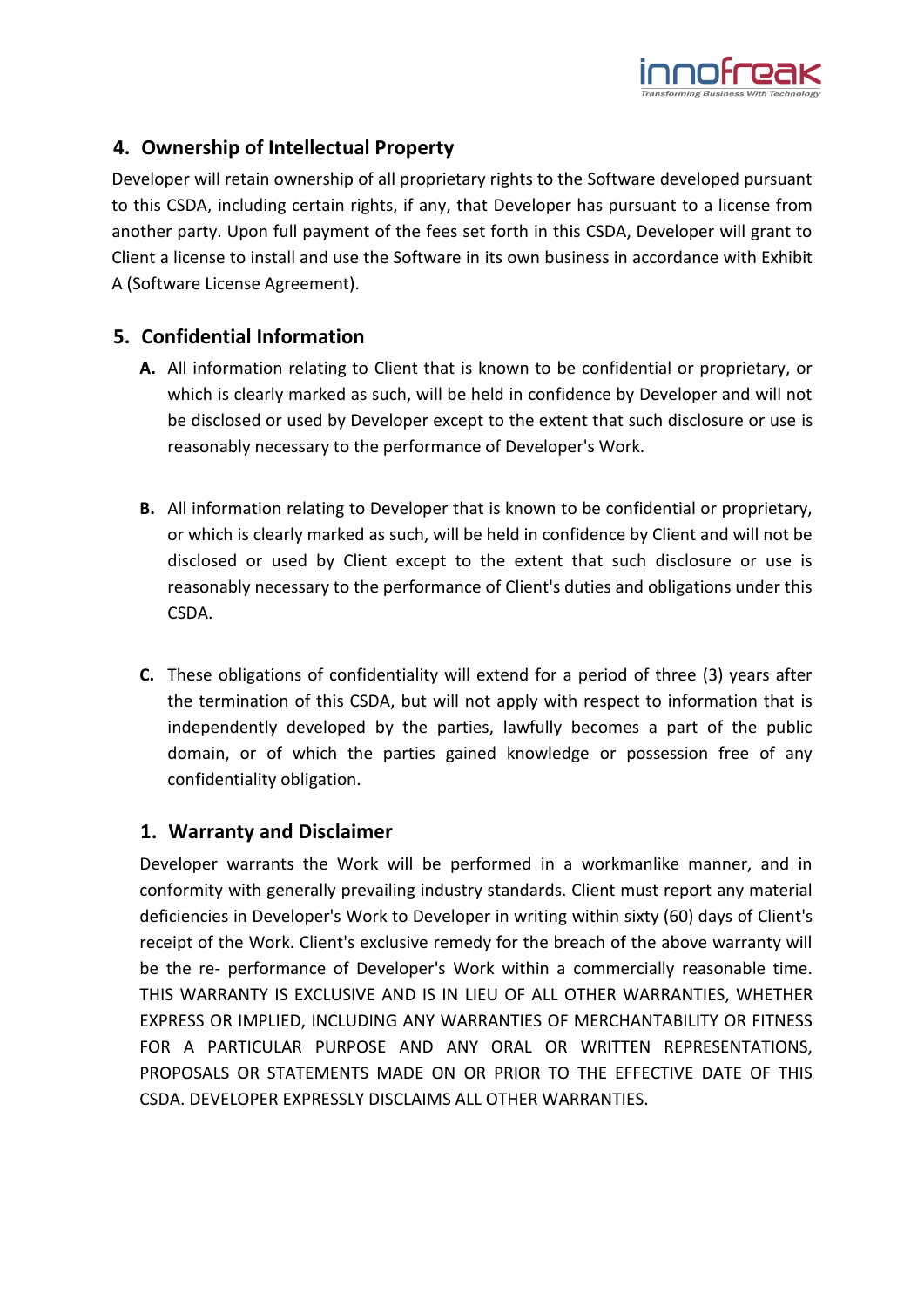

## **2. Limitation of Liability, Indemnification**

Neither party will be liable to the other for special, indirect or consequential damages incurred or suffered by the other arising as a result of or related to the performance of Developer's Work, whether in contract, tort or otherwise, even if the other has been advised of the possibility of such loss or damages. Client will indemnify and hold Developer harmless against any claims incurred by Developer arising out of or in conjunction with Client's breach of this CSDA, as well as all reasonable costs, expenses and attorneys' fees incurred therein. Developer's total liability under this CSDA with respect to the Work, regardless of cause or theory of recovery, will not exceed the total amount of fees paid by Client to Developer.

# **3. Relation of Parties**

The performance by Developer of its duties and obligations under this CSDA will be that of an independent contractor, and nothing in this CSDA will create or imply an agency relationship between Developer and Client, nor will this CSDA be deemed to constitute a joint venture or partnership between the parties.

## **4. Non-assignment**

Neither party will assign this CSDA, in whole or in part, without the prior written consent of the other party. If Client sells its business to another person or firm, such consent will not be unreasonably withheld. This CSDA will inure to the benefit of, and be binding upon the parties hereto, together with their respective legal representatives, successors and assigns, as permitted herein.

# **5. Arbitration**

Any dispute arising under this CSDA will be in accordance with its relevant industry rules, if any. The parties agree that this CSDA will be governed by and construed and interpreted in accordance with the laws of the State of Jharkhand, India.

## **6. Severability**

If any term of this CSDA is found to be unenforceable or contrary to law, it will be modified to the least extent necessary to make it enforceable, and the remaining portions of this CSDA will remain in full force and effect.

## **7. Force Majeure**

Neither party will be held responsible for any delay or failure in performance of any part of this CSDA to the extent that such delay is caused by events or circumstances beyond the delayed party's reasonable control.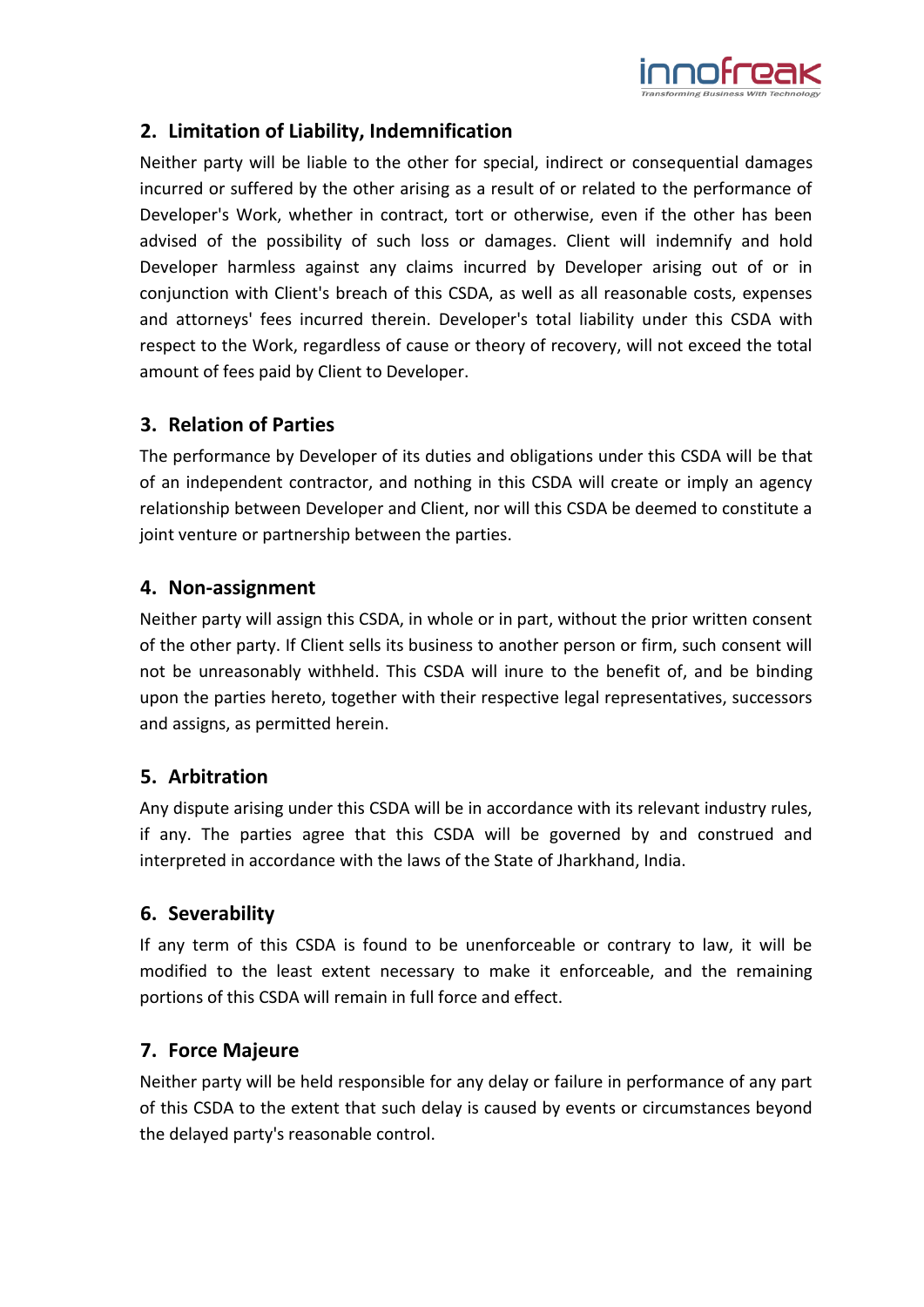

### **8. Waiver and Modification**

The waiver by any party of any breach of covenant will not be construed to be a waiver of any succeeding breach or any other covenant. All waivers must be in writing, and signed by the party waiving its rights. This CSDA may be modified only by a written instrument executed by authorized representatives of the parties hereto.

### **9. Entire Agreement**

This CSDA, together with any attachments referred to herein, constitutes the entire agreement between the parties with respect to its subject matter, and supersedes all prior agreements, proposals, negotiations, representations or communications relating to the subject matter. Both parties acknowledge that they have not been induced to enter into this CSDA by any representations or promises not specifically stated herein.

# **EXHIBIT A: SOFTWARE LICENSE AGREEMENT**

## **PREAMBLE**

This Software License Agreement ("SLA") accompanies an CSDA that has been agreed by the parties. All statements of fact contained in this SLA are subject to the terms and conditions set forth in such CSDA. The terms and conditions set forth in the CSDA control in the event of any inconsistency between such terms and conditions and the matters set forth in this SLA.

## **RECITALS**

WHEREAS, Licensor owns certain software identified in the CSDA,

WHEREAS, Licensor desires to convey, and Licensee desires to receive, certain limited rights in said software pursuant to the terms and conditions contained in this SLA.

NOW THEREFORE, Licensor and Licensee agree as follows:

## **1. Definitions**

- **A.** "Software" means the computer programs and documentation described in the CSDA that has been agreed by the parties and is attached to this SLA, as well as any archival copies of such computer programs and documentation permitted by this SLA.
- **B.** "Install" means placing the Software on a computer's hard disk, CD-ROM or other secondary storage device.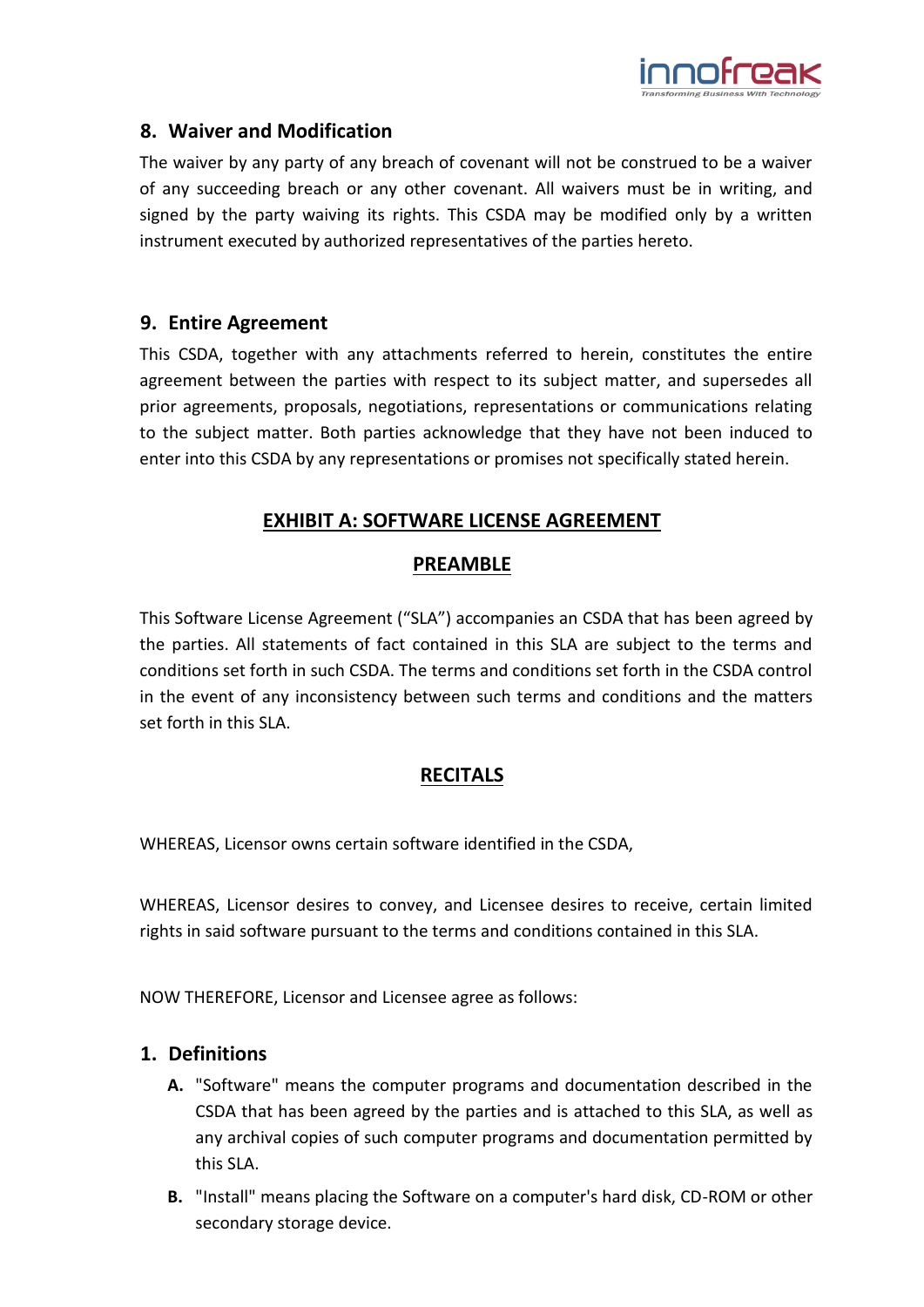

**C.** "Use" means (i) executing or loading the Software into computer RAM or other primary memory, or (ii) copying the Software for archival or emergency restart purposes.

## **1. Grant of License**

Licensor grants to Licensee a non-exclusive license to install and use the Software for UNLIMITED users (the "License"). Licensee may make one (1) archival copy of the Software per authorized user in non-printed, machine readable form, in whole or in part, provided that such copy is for Licensee's own use and that no more than that single copy is in use at any time. Licensee will make no other copies of the Software except as authorized herein. Title to the Software will remain vested in Licensor, and nothing in this SLA will give or convey any right, title or interest therein to Licensee except as a licensee under the terms of this SLA.

## **2. Term and Termination**

- **A.** The License commences as of the Effective Date of the CSDA, and remains in force until Licensee stops using the Software or until Licensor terminates this License pursuant to the terms herein. Upon termination of this SLA, Licensee will (i) return all copies of the Software to Licensor without demand or notice, or (ii) permanently delete or destroy all copies of the Software in its possession and submit to Licensor a sworn affidavit signed by Licensee attesting to such destruction.
- **B.** Except as set forth in the provisions of this SLA that provide for automatic termination in the event of breach of confidentiality or unauthorized transfer, if Licensee breaches any other provision of this SLA, Licensor may terminate this SLA, provided, however, that Licensor has given Licensee at least fourteen (14) days written notice of and the opportunity to cure the breach. Termination for breach shall not alter or affect Licensor's right to exercise any other remedies for breach.

## **3. License Fee**

There is no license fee required for the grant of the License herein.

## **1. Limitations on Use**

- **A.** Licensee agrees that it will use the Software only in its own business, and not directly or indirectly for the use or benefit of anyone other than Licensee, and only pursuant to the scope of the grant of the License set forth herein.
- **B.** Licensee will not decode, alter, decompile, reverse engineer, perform reverse analysis on or disassemble the Software.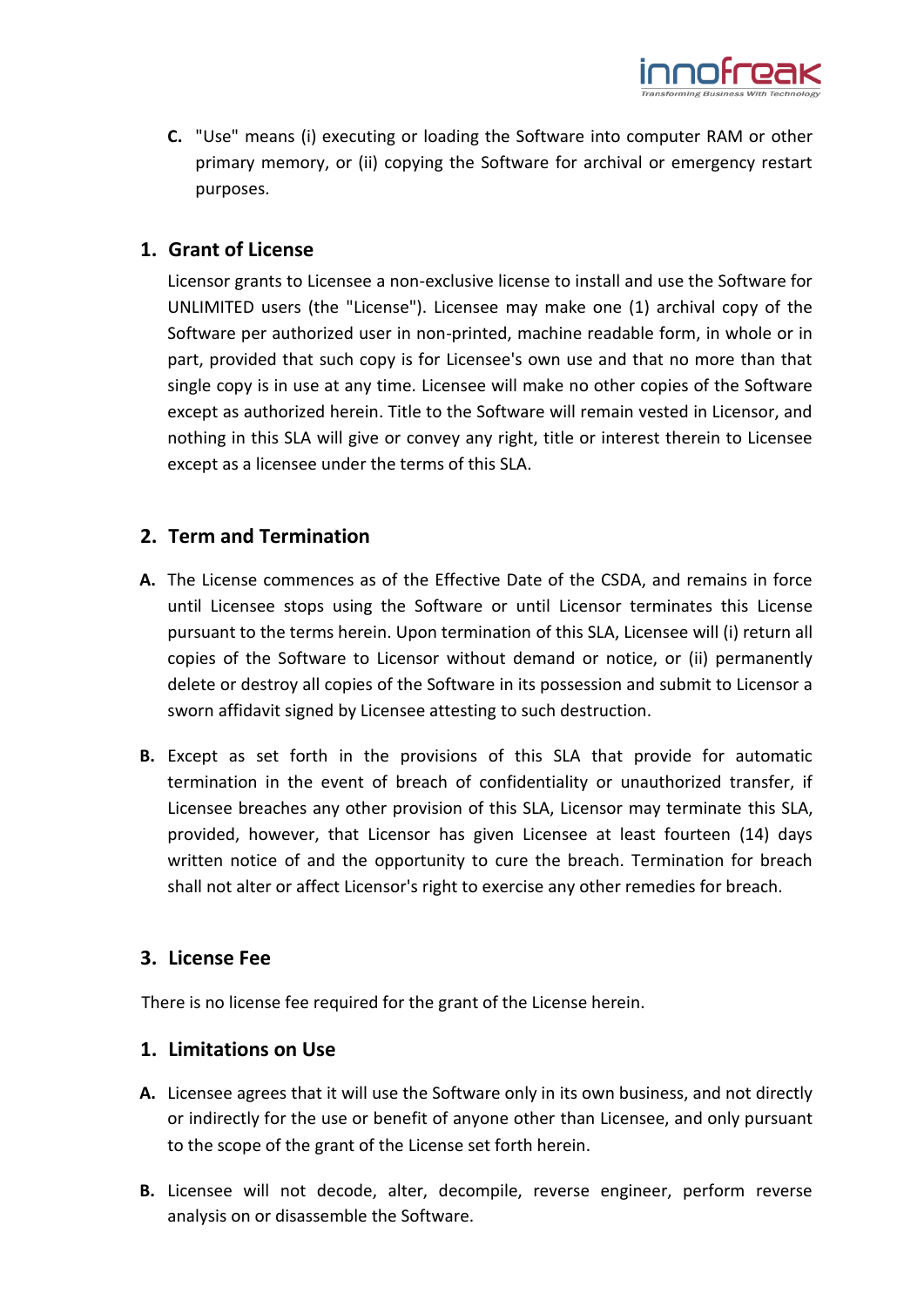

# **2. Limitations on Transfer**

This License is personal to Licensee and may not be conveyed in any way without the prior written consent of Licensor. Any purported sale, assignment, transfer or sublicense without such consent will be null and void ab initio, and will automatically terminate this SLA.

# **3. Confidentiality**

Licensee agrees to observe complete confidentiality with respect to the Software, and will not copy, reproduce, publicize or otherwise disseminate it to third parties. Any breach of confidentiality by Licensee will automatically terminate this SLA. Licensee agrees that Licensor's remedies at law for breach of confidentiality are inadequate and that Licensor will be entitled to equitable relief, including without limitation, injunctive relief, specific performance and/or other remedies in addition to remedies provided at law.

# **4. Licensee's Obligation to Notify of Infringement**

Licensee will immediately notify Licensor of any infringement or attempted infringement of Licensor's rights in the Software of which it becomes aware. Licensee will affirmatively cooperate with Licensor in any legal or equitable action that Licensor may undertake to protect any of its rights in connection with the Software.

# **5. Warranty of Title**

Licensor warrants that it is the lawful owner of the Software and/or that it has the authority to grant the License specified herein.

## **6. Software Warranty and Disclaimer**

Licensor warrants that the Software has been developed in a workmanlike manner, and in conformity with generally prevailing industry standards. Licensee must report any material deficiencies in the Software to Licensor in writing within ninety (90) days of the Effective Date of this SLA. Licensee's exclusive remedy for the breach of the above warranties will be the correction of the material deficiency within a commercially reasonable time. THIS WARRANTY IS EXCLUSIVE AND IS IN LIEU OF ALL OTHER WARRANTIES, WHETHER EXPRESS OR IMPLIED, INCLUDING ANY WARRANTIES OF MERCHANTABILITY OR FITNESS FOR A PARTICULAR PURPOSE AND ANY ORAL OR WRITTEN REPRESENTATIONS, PROPOSALS OR STATEMENTS MADE ON OR PRIOR TO THE EFFECTIVE DATE OF THIS SLA. PROVIDER EXPRESSLY DISCLAIMS ALL OTHER WARRANTIES.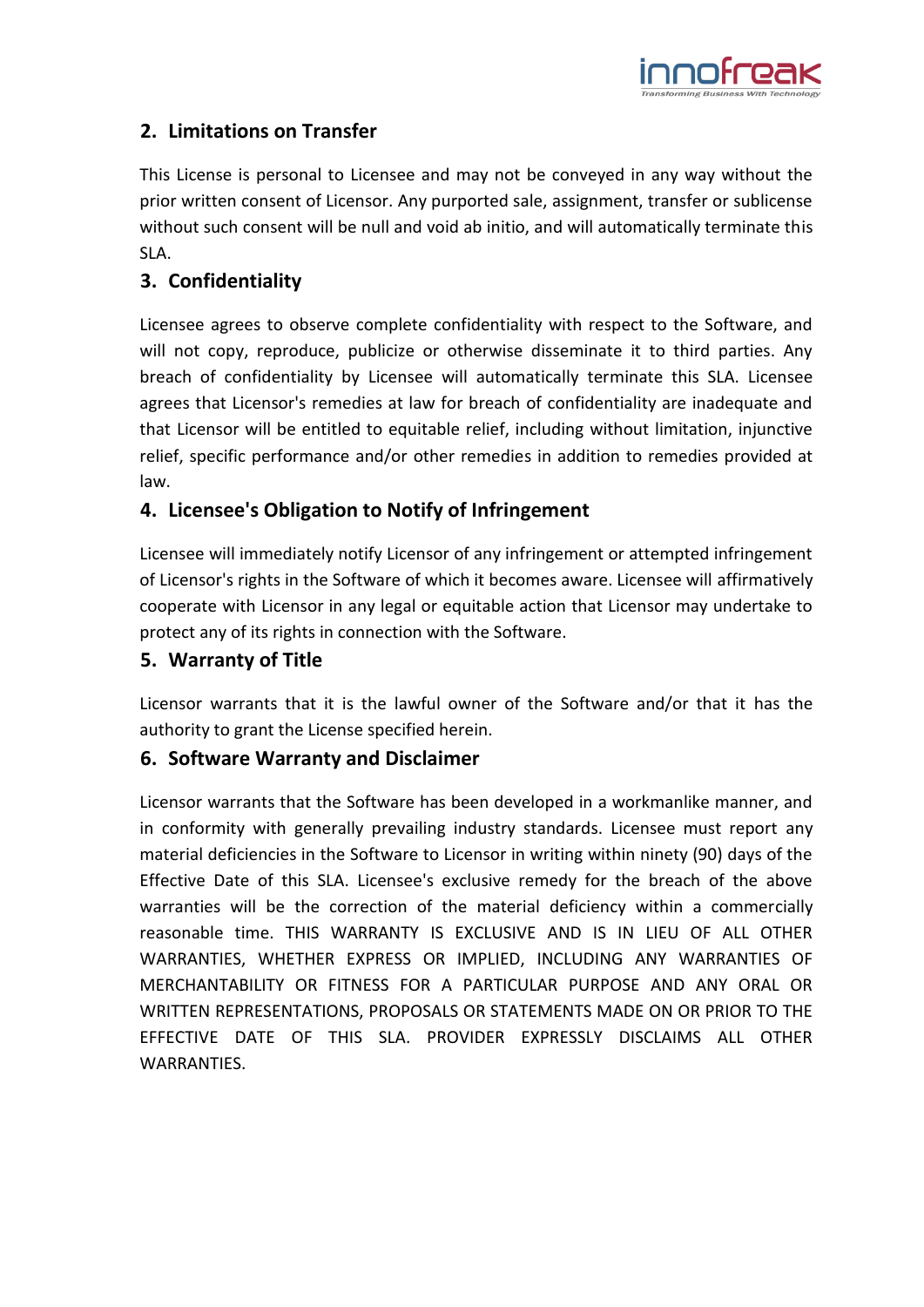

## **7. Limitation of Liability, Indemnification**

- **A.** Neither party will be liable to the other for special, indirect or consequential damages incurred or suffered by the other arising as a result of or related to the use of the Software, whether in contract, tort or otherwise, even if the other has been advised of the possibility of such loss or damages. Licensor's total liability under this SLA with respect to the Software, regardless of cause or theory of recovery, will not exceed the total amount of fees paid by Licensee under this SLA.
- **B.** Licensee will indemnify and hold Licensor harmless against any claims incurred by Licensor arising out of or in conjunction with Licensee's use of the Software, as well as all reasonable costs, expenses and attorneys' fees incurred therein.

#### **8. Maintenance**

No software maintenance is included under the terms of this SLA. Licensor's obligations with respect to maintenance and support, including upgrades, if any, will be set forth in a separate written agreement between the parties.

## **9. Relation of Parties**

Nothing in this SLA will create or imply an agency relationship between Licensor and Licensee, nor will this SLA be deemed to constitute a joint venture or partnership between the parties.

#### **10.Arbitration**

Any dispute arising under this SLA will be accordance with its relevant industry rules, if any. The parties agree that this SLA will be governed by and construed and interpreted in accordance with the laws of the State of Jharkhand, India.

#### **11.Severability**

If any term of this SLA is found to be unenforceable or contrary to law, it will be modified to the least extent necessary to make it enforceable, and the remaining portions of this SLA will remain in full force and effect.

#### **12.Force Majeure**

Neither party will be held responsible for any delay or failure in performance of any part of this SLA to the extent that such delay is caused by events or circumstances beyond the delayed party's reasonable control.